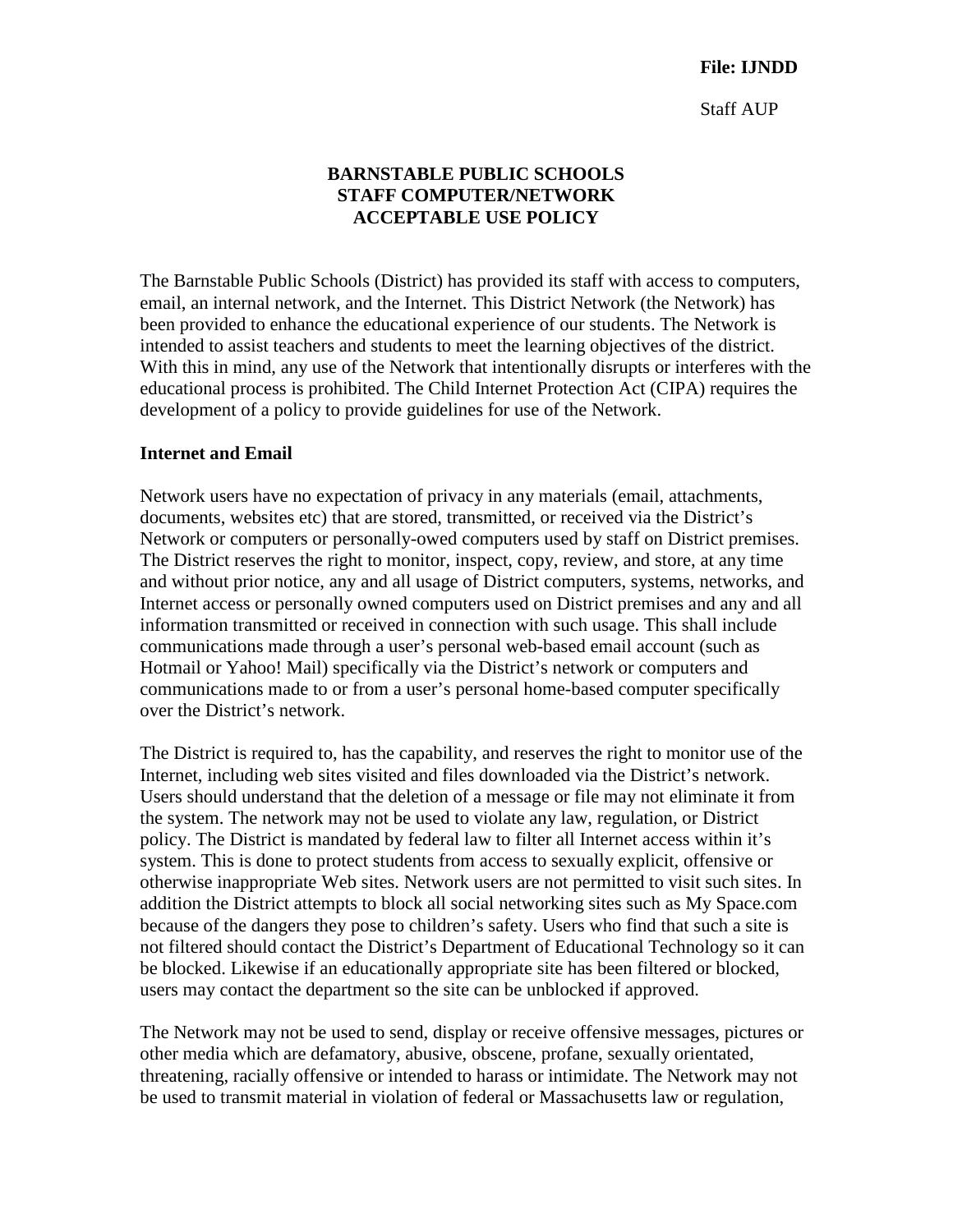such as the transmission and dissemination of copyrighted material. This policy also includes web pages, blogs, wikkis, Podcasts, etc.

Faculty and staff shall be familiar with the Student Acceptable Use Policy which will be provided to staff by the District. Teachers shall monitor their students when using computers during their classes, to prevent downloading games, viruses, spyware and theft and vandalism to the hardware. All staff shall assist with the supervision of students who are assigned to them on computers and report any Student AUP violations immediately to the Principal, House Master or Prevention Specialist as appropriate to the building.

# **Hardware**

Staff members will be diligent within their schedules in protecting any and all hardware issued by the District (including but not limited to computers, handhelds, cameras, printers, projectors and scanners) and safeguard such from theft, loss or damage. Staff should not download material or install software without permission from the District Educational Technology Department. All software on the District computers is to be used for educational purposes and support the educational goals of the District. Downloaded material (including but not limited to mp3, weather bug, games, and .wav files) can infect individual computers and the Network. It is the responsibility of network users to help protect the Network from such viruses, spyware, adware, etc. to the extent possible. Employees shall follow software licensing agreements of which the employer has made them aware and where necessary has provided training.

Staff who wish to purchase or bring in their own equipment (for example: computers, external drives, printers, wireless) must consult with and get approval from the District Educational Technology Department; this is to insure that the hardware is compatible with and will not harm the Network. Likewise staff are not allowed to install personally owned software without the approval of the District Educational Technology Department in writing. The installation of such software may be in violation of licensing agreements or may hinder computer performance or Network access. The Educational Technology department will support and maintain equipment that is purchased with the consent of the Department.

It is the responsibility of the staff to maintain backup copies of their files. This means they can save to the "P drive" or save files to a memory card, CD etc. Individual staff members are also responsible for the reinstallation of software that they have purchased with the approval of the Educational Technology Department in writing. This is because the computer may be "swapped out" or replaced at the discretion of the Educational Technology Department for repair, maintenance or redistribution.

## *General examples of proper network behavior are:*

- Be polite.
- Use appropriate, non abusive language.